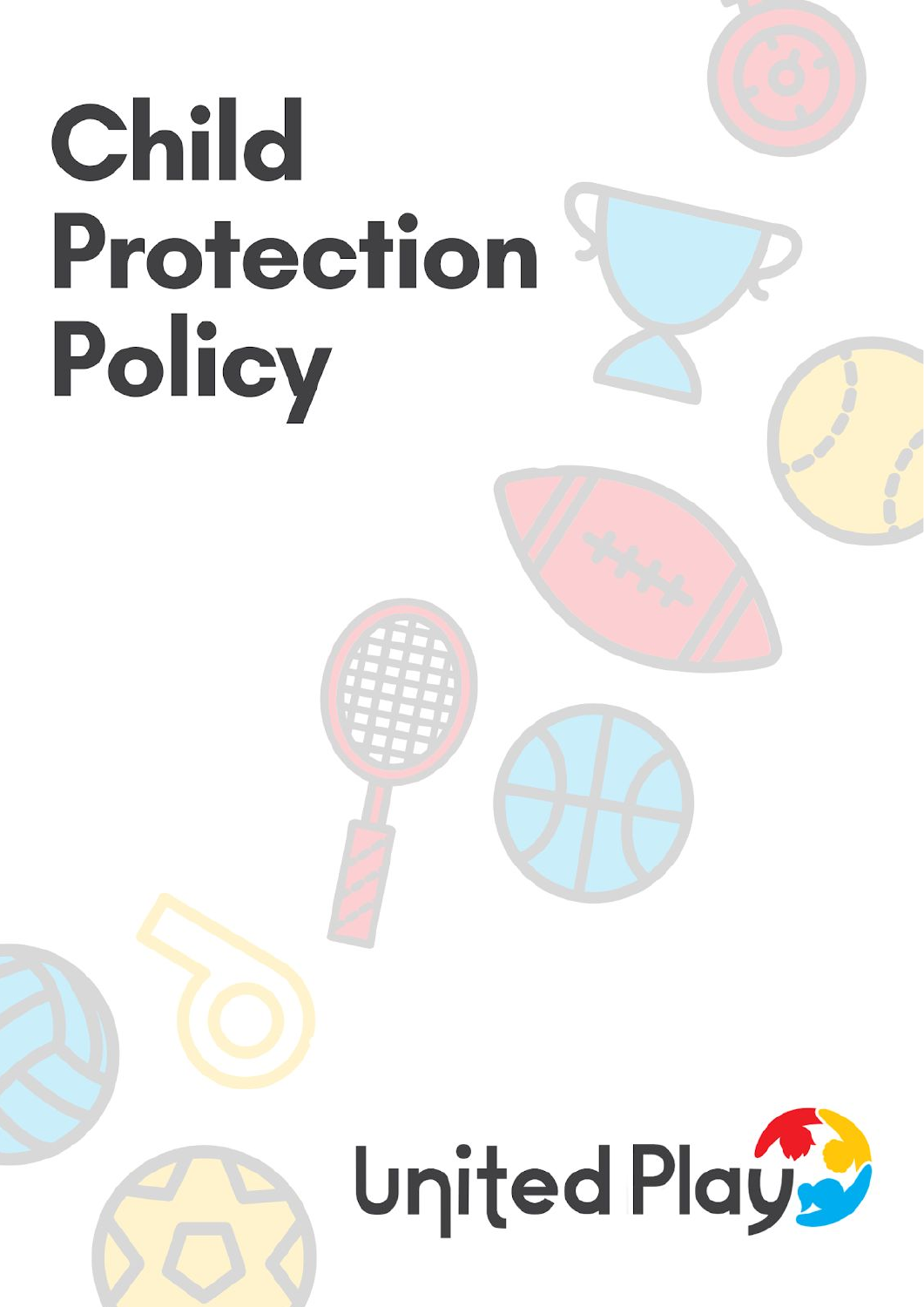

# **Child Protection Policy**

#### **Introduction**

The need to protect children against exploitation, discrimination, abuse, etc. is an topic of extreme global concern. As children are dependent on adults to care for and protect them, it is our responsibility to prevent any possible infringements on the rights of a child.

United Play International has created and adopted this child protection policy in recognition of its responsibility as an international organization. We are committed to working with its partners, stakeholders, and local communities to prevent and respond to any child exploitation, discrimination or abuse.

#### **Vision**

-To help provide sporting opportunities for all, especially communities in need.

-To create free and easily accessible sport for development tools and resources.

#### **Mission**

To create an equitable world where all individuals are able participate in quality sport and play experiences.

# **United Play International Code of Conduct**

All active members of United Play International and its branches, shall understand and adhere to the following code of conduct. Any breach in this code of conduct may be deemed as grounds for suspension, or termination, upon a majority decision from the United Play International Board of Directors.

Members of United play shall adhere to the following code of conduct and ethics:

- 1. Respect
	- a. Respect for each branch and team members involved.
	- b. Respect for all program participants.
	- c. Respect for partner organizations.
- 2. Responsibility
	- a. Performing all duties in a timely manner, to the best of one's ability.
	- b. Prioritizing the safety and wellbeing of children and vulnerable populations.
	- c. Understand and adhere to the Child Protection Policy.
	- d. Obtaining permission for the use and distribution of all media from legal sources and participants of workshops and events.
- 3. Professionalism
	- a. Acting in a professional manner during all work related tasks and events.
	- b. Understanding that professionalism extends beyond the work environment, and that each member is an active representative of the organisation both online, and throughout social media outlets.

www.unitedplayinternational.com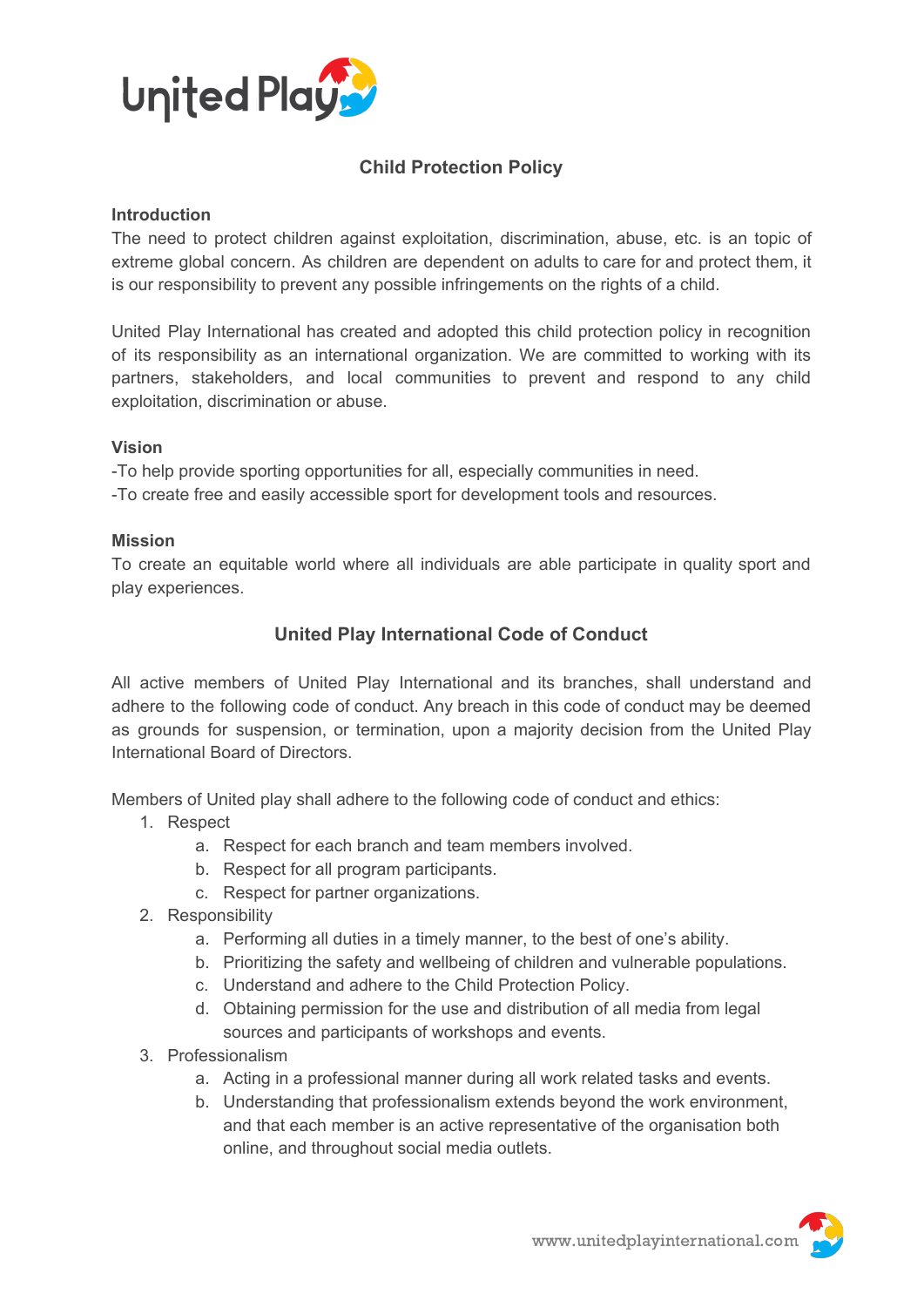

# **Policy Outline**

## **Objectives**

The Child Protection Policy has the following objectives:

- The protection of children engaged in programs conducted or organised by United Play International or one of its branches, from all forms of harm, exploitation and abuse.
- Work towards an organisational culture of child safety.
- Ensure that all members, partners and stakeholders are educated and aware of their responsibilities for identifying possible occasions for child abuse and establish controls and procedures to prevent such abuse and/or detect when it occurs.
- Protect United Play International's reputation, as well as its partners, by discouraging child offenders with a Child Protection Policy and related procedures.

## **Principles of Understanding**

United Play International has developed this Child Protection Policy, which is based upon the following guiding principles:

- There will be absolutely no tolerance for child abuse, exploitation, and discrimination of any kind.
- The wellbeing of children and vulnerable people shall be in the forefront of the delivery and development of all United Play programs.
- Responsibility for the protection of children and youth that participate in our workshops and activities.
- Document, respond, and report any suspected incidents of child abuse to the proper authorities.

# **Position Statements**

#### **Child Protection**

United Play International is committed to maintaining the safety and wellbeing of all those who participate in our events, workshops, and activities, or use our online resources. This includes vulnerable populations and children who are under the legal age.

In recognition of the Convention of the Rights of the Child under the mandate of the United Nations [\(https://www.unicef.org/child-rights-convention\)](https://www.unicef.org/child-rights-convention). We realise that children and youth, as well as vulnerable populations need to be protected from abuse, exploitation, and discrimination of all forms.

We have developed this Child Protection Policy as a way to address these areas of concern and establish guidelines to determine the safety of these groups within the scope of our organisation. This allows us to identify any additional steps we can take to minimise and prevent the risk of harm. This can be done using the following strategies:

www.unitedplayinternational.com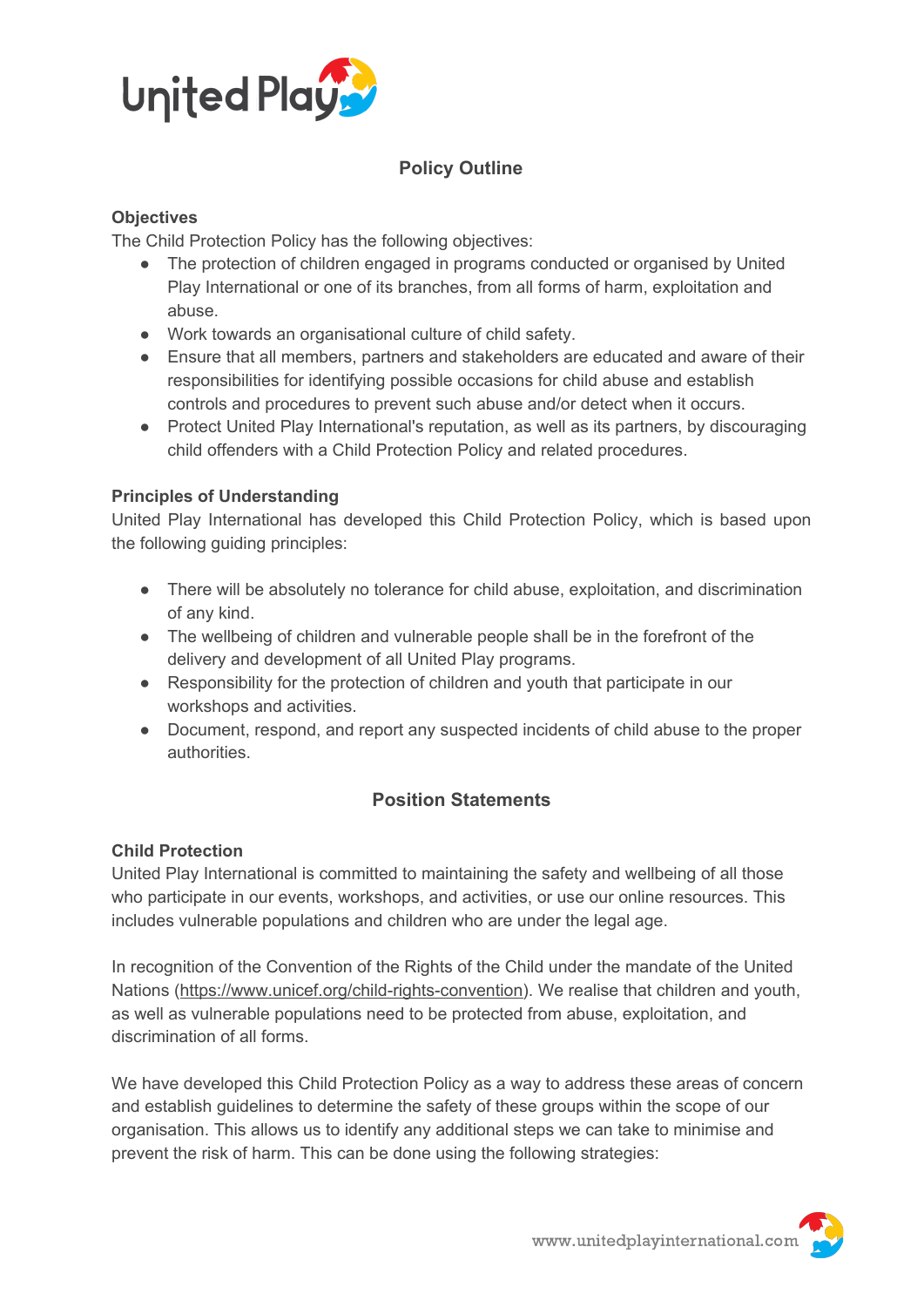

#### ● **Monitoring Risk Management**

Developing and implementing a risk management strategy, including continuing to review and assess our organizational policies and conduct

# **● Code of Conduct**

We maintain a strict code of conduct for all members of United Play International and it's branches. This code of conduct outlines the professional behavior expected, as well as the ethical boundaries of our organization, both inside and outside of the workplace.

# **● Professional Team Members and Volunteers**

We take great measures to make sure that our team is knowledgeable on both sport for development and child rights and protection. Each team member must receive a criminal background and vulnerable sector check within their home country. In addition, all volunteers are to be coached on child protection, and how to work and interact with children and vulnerable populations. This allows us to maintain a child-safe environment in each of our workshops and activities.

# **● Promote the active participation of children**

Motivate children and young people to be involved in promoting and maintaining a child-safe environment for our events, workshops and activities. This is often achieved by enlisting local community leaders in order to establish a sense of community ownership and safety.

# **● Document, report and respond**

It is vital that our team members, partner organizations, community leaders, and program volunteers are able to recognize and respond to any signs of abuse, exploitation, or neglect. These reports are to be immediately submitted to the proper authorities, in the interest of child safety.

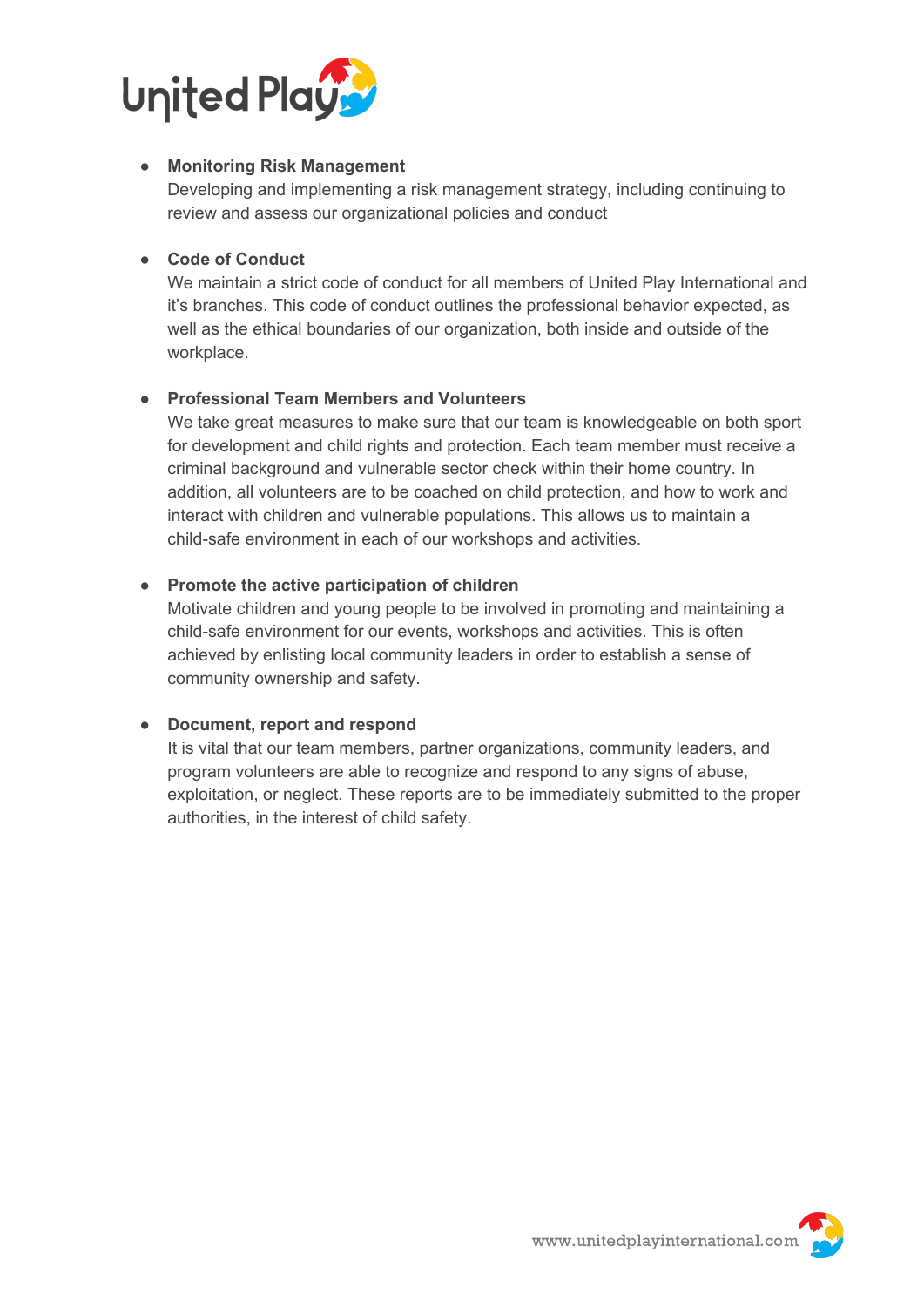

## **Child Protection Procedures**

United Play International and its branches are committed to implementing and maintaining child protection procedures to the highest standard possible.

These include:

- Maintaining a safe and caring environment for all children within programs and initiatives;
- Keeping written or electronic records of any incidents and injuries that take place during programs and initiatives, as well as documentation about what medical aid was given;
- Establishing consent for all participants under the legal age. This includes programs and workshops, as well as the use of media for promotional purposes;
- In all contracts involving United Play International, all parties agree to abide by the requirements of this Policy;
- A Code of Conduct that embodies our ethical commitment and the importance of Child Protection;
- Using a culturally specific approach in program development, training, and risk management;
- Creating a child-safe team environment through screening and selective staff recruitment;
- Providing training to staff on Child Protection Policy;
- Establish reporting procedures are known to staff and partner organisations;
- The removal of any individual who poses a risk to child safety and wellbeing, in connection with United Play or its programs;
- United Play International retains the right to terminate or suspend the employment of any individual found in breach of the Child Protection Policy; and
- Monitor and Review this policy on a consistent basis.

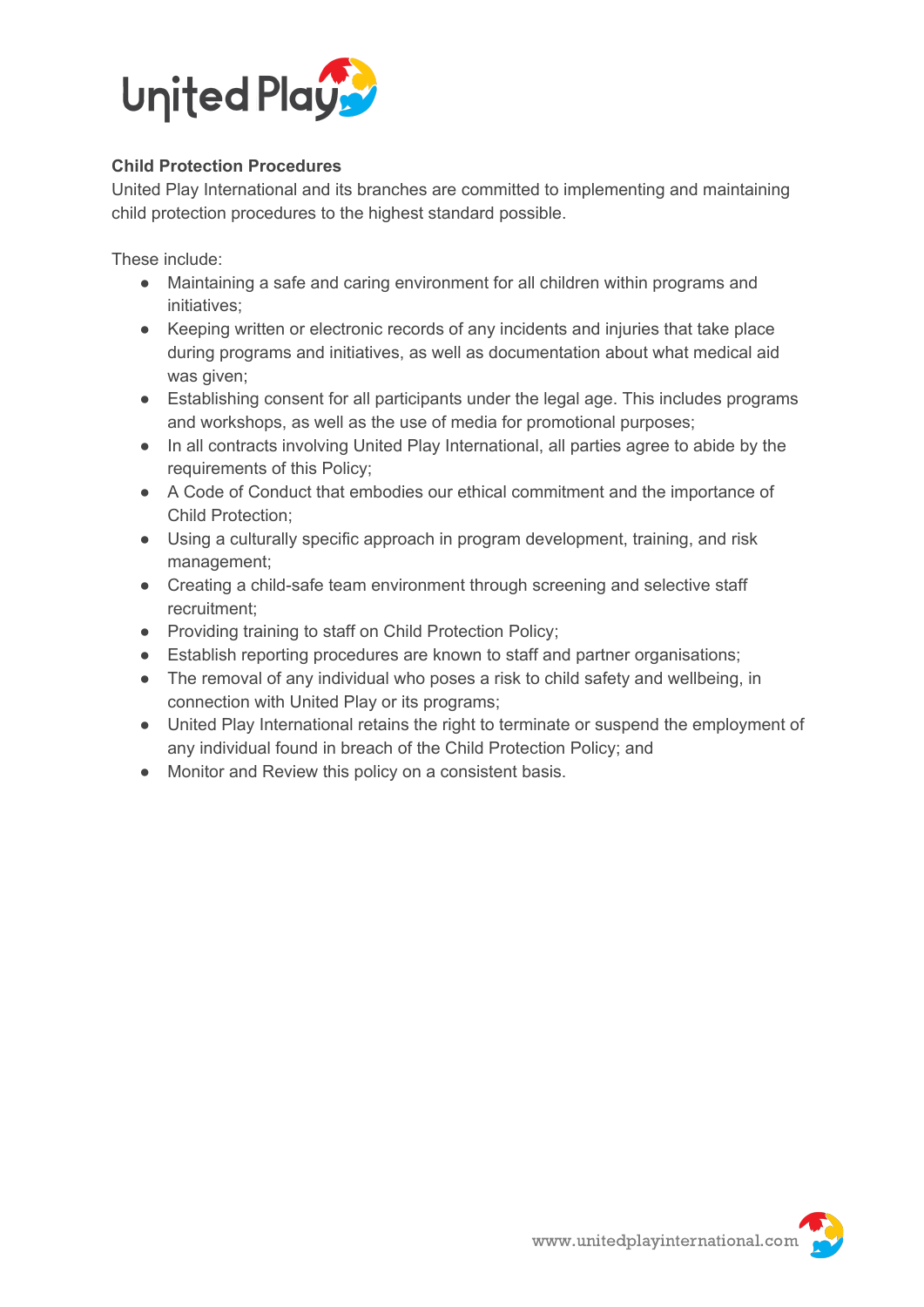

# **Glossary of Terms**

**Child Abuse:** Actions which can directly or indirectly harm a child, and can put their safety and well being at risk.

**Child Exploitation:** is the unjust, cruel and harmful use of children for someone else´s advantage, including manipulation, abuse, victimization, oppression or a harmful treatment.

**Child Protection:** The work in which laws, policies, programs and systems are specially designed and strengthened to protect children in a given community, including their own family.

**Child Safeguarding:** The responsibility of all members of the organization to ensure that no harm is done to the children and that above all, that their safety is prioritized and maintained at all times within the communities in which the organization works. Any case that breaches the safeguarding will be immediately reported to the appropriate authorities.

**Child Trafficking:** The transport of a child within a country, or across borders, by force for someone else´s advantage. It can be for both economic and sexual exploitation.

**Child:** A child is defined as any person under the age of 18 years, as dictated by the UN Convention on the Rights of the Child.

**Discrimination of the Child:** Discriminating, excluding, neglecting, or mistreating a child because of a given circumstance. This can include a number of factors such as: race, ethnicity, gender, religion, language, disability, social status, etc.

**Economic Exploitation:** Using the child for working or other activities that benefit the economic interests of others.

**Emotional Abuse:** Poor emotional treatment of a child, which can lead to severe psychological trauma and damage a child's emotional development. This can include: ignoring, shaming, yelling at, demeaning, frightening, or humiliating a child to a point that it affects their development and self esteem.

**Manipulation:** The intent of changing someone's perceptions of behavior through devious and unfair tactics. Manipulation can be used to exploit and abuse children.

**Neglect:** The failure to provide adequate: food, shelter, clothing, protection from physical or emotional harm, fulfillment of basic emotional needs, lack of medical care treatment, educational needs, etc. from the caretakers.

www.unitedplayinternational.com

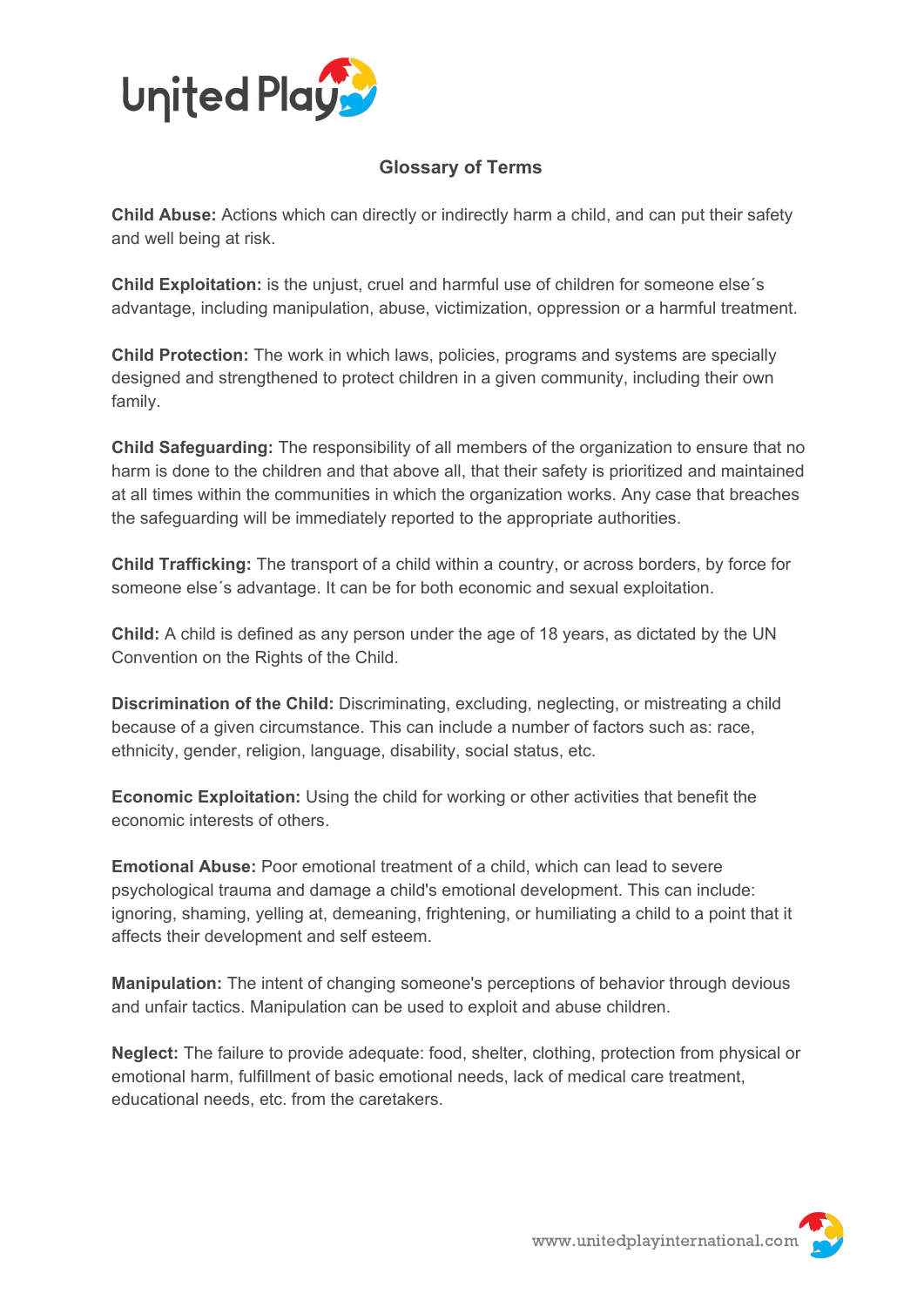

**Partner Organization:** Any organization that has formed a formal partnership agreement with United Play International.

**Physical Abuse:** Intentionally causing physical harm of any kind to a child. It is a duty of those with legal authority to protect children from physical harm, and failure to do so may also be deemed physical abuse.

**Sexual Abuse:** The act of forcing or coercing a child into sexual activities of ANY nature. This applies to activities without physical contact, or sexually suggestive behaviour of which the child may not be aware.

**Sexual Exploitation:** Taking advantage of a child's position of vulnerability, differential power or trust for sexual endeavors. It might be a monetary exploitation or a personal sexual gratification.

**Team Member:** This includes members of United Play International, and the branches of United Play International. This can also include event volunteers in regional projects.

**Violence Against Children:** Any harm that impacts a child's health, well-being, survival, or development. This can include physical, emotional, and verbal abuse in all forms.